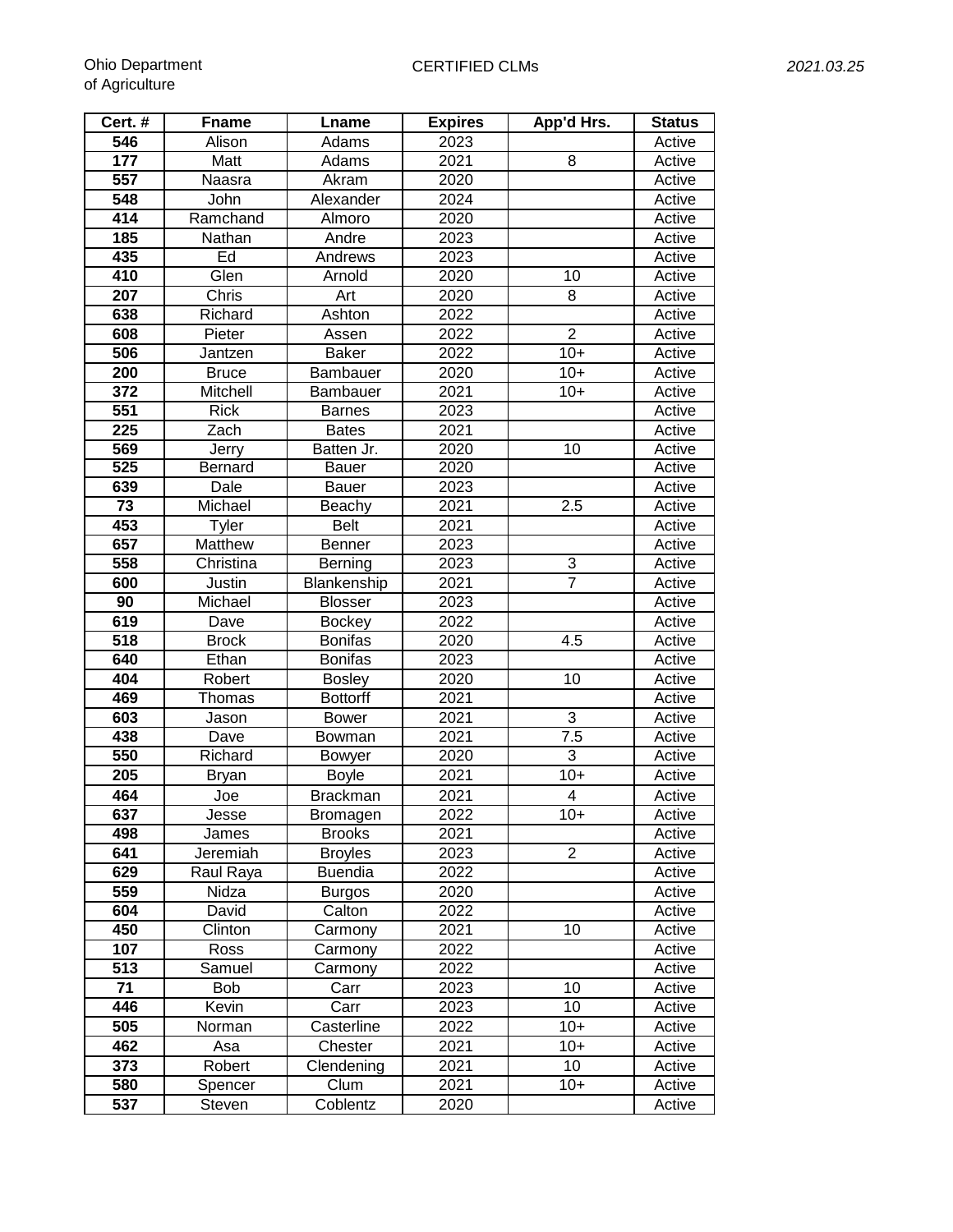**Cert. # Fname Lname**<br> **Expires Expires Adam Conley**<br> **Conley** 

| griculture |                                 |            |                |            |                             |  |  |
|------------|---------------------------------|------------|----------------|------------|-----------------------------|--|--|
| ert. #     | <b>Fname</b>                    | Lname      | <b>Expires</b> | App'd Hrs. | <b>Status</b>               |  |  |
| 625        | Megan                           | Combs      | 2022           |            | Active                      |  |  |
| 433        | Adam                            | Conley     | 2020           |            | Active                      |  |  |
| 573        | Darrison                        | Cook       | 2020           |            | Active                      |  |  |
| 455        | Mike                            | Cook       | 2021           | $10+$      | Active                      |  |  |
| 620        | Emilee                          | Copple     | 2022           |            | Active                      |  |  |
| 622        | Kelly                           | Croghan    | 2022           | 3.5        | Active                      |  |  |
| 523        | Mike                            | Culbertson | 2023           |            | Active                      |  |  |
| 452        | Timothy                         | Dawson     | 2021           |            | Active                      |  |  |
| $\sim$ $-$ | The contract of the contract of | <b>B</b>   | 0.000          | $\sim$     | $\mathbf{A}$ . $\mathbf{A}$ |  |  |

| 573              | Darrison     | Cook            | 2020 |                  | Active |
|------------------|--------------|-----------------|------|------------------|--------|
| 455              | Mike         | Cook            | 2021 | $10+$            | Active |
| 620              | Emilee       | Copple          | 2022 |                  | Active |
| 622              | Kelly        | Croghan         | 2022 | 3.5              | Active |
| 523              | Mike         | Culbertson      | 2023 |                  | Active |
| 452              | Timothy      | Dawson          | 2021 |                  | Active |
| 357              | Benjamin     | Decker          | 2022 | $\overline{c}$   | Active |
| 658              | <b>Brian</b> | Dell            | 2023 |                  | Active |
| 601              | Ryan         | Denniston       | 2021 | $\overline{3}$   | Active |
| 572              | <b>Brian</b> | Detty           | 2020 |                  | Active |
| 226              | Paul         | Detwiler        | 2021 | 6                | Active |
| 413              | Sam          | <b>Dilsaver</b> | 2020 |                  | Active |
| 581              | Spencer      | Dray            | 2021 | 10               | Active |
| 212              | David        | Dresbach        | 2020 | 8                | Active |
| 84               | Eric         | Dresbach        | 2022 |                  | Active |
| 181              | Megan        | Dresbach        | 2022 | $\overline{2}$   | Active |
| 610              | Mathew       | Edmonson        | 2022 |                  | Active |
| 366              | Matt         | Eichenauer      | 2021 | $10+$            | Active |
| 642              | Daniel       | Eichorn         | 2023 |                  | Active |
| 407              | Joshua       | Eitniear        | 2020 | $10+$            | Active |
| 535              | Jason        | $EII$ is        | 2020 | $10+$            | Active |
| 566              | Gabe         | Elmore          | 2020 |                  | Active |
| $\overline{113}$ | David        | Fabian          | 2022 |                  | Active |
| 635              | Justin       | Fager           | 2022 | 10               | Active |
| 480              | Lucas        | Feasel          | 2022 |                  | Active |
| 479              | Tyler        | Feasel          | 2022 |                  | Active |
| 596              | Justin       | Feltz           | 2021 | 4                | Active |
| 659              | Kayla        | Ferrendelli     | 2023 | $\overline{2}$   | Active |
| 419              | Richard      | Fisher          | 2023 |                  | Active |
| 511              | Josh         | Fleck           | 2022 |                  | Active |
| 531              | Tyler        | Fleck           | 2020 | $\overline{10}$  | Active |
| 533              | Willem       | Fokker          | 2020 | 6.5              | Active |
| 495              | Fred         | Fortkamp        | 2022 |                  | Active |
| 643              | Greg         | Fortkamp        | 2023 | $\overline{2}$   | Active |
| 628              | Michael      | France          | 2022 | $\overline{7.5}$ | Active |
| 582              | Ethel        | Fry             | 2021 | $\overline{2}$   | Active |
| $\overline{333}$ | Thomas J.    | Fry             | 2023 | $\overline{2}$   | Active |
| 332              | Tom          | Fry             | 2023 | 6                | Active |
| 519              | Luke         | Garrabrant      | 2023 |                  | Active |
| 152              | David        | Gatten          | 2023 |                  | Active |
| 529              | Casey        | Gibson          | 2020 |                  | Active |
| 457              | Skylar       | Gibson          | 2021 |                  | Active |
| 112              | Jeffery      | Giesige         | 2021 | $10+$            | Active |
| 576              | Ben          | Girod           | 2023 | $\overline{2}$   | Active |
| 544              | Oscar        | Godinez         | 2023 |                  | Active |
| 463              | Mark         | Goettemoeller   | 2021 | $10+$            | Active |
| 338              | Greg         | Good            | 2021 | 5.5              | Active |
| 227              | Kenneth      | Gosney          | 2021 | $10+$            | Active |
| 540              | Dan          | Gossard         | 2023 |                  | Active |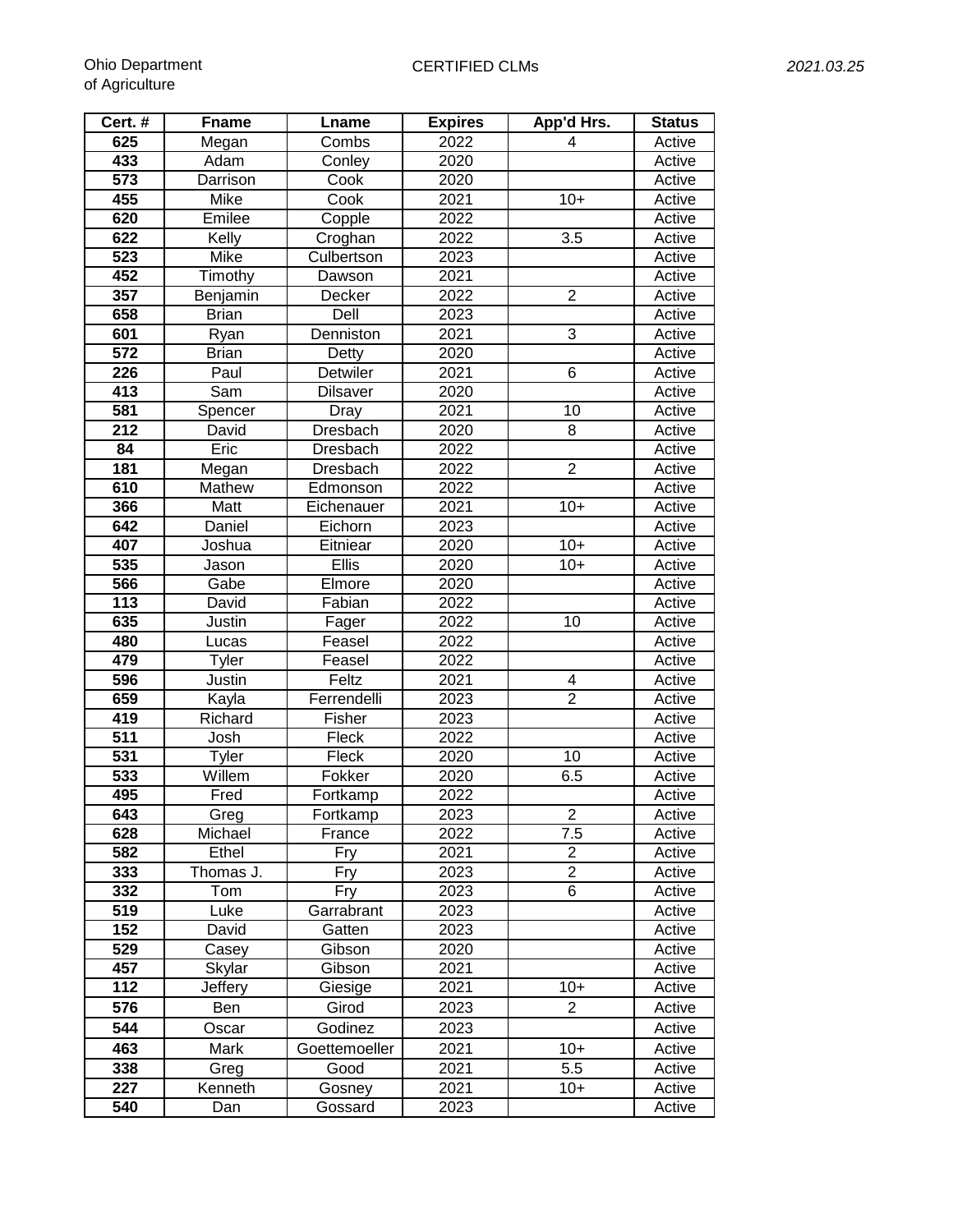| Cert. #          | <b>Fname</b>   | Lname        | <b>Expires</b> | App'd Hrs.      | <b>Status</b> |
|------------------|----------------|--------------|----------------|-----------------|---------------|
| 539              | Paul           | Gossard      | 2023           |                 | Active        |
| 432              | Zachary        | Gould        | 2020           |                 | Active        |
| 39               | Stephen        | Gruskiewicz  | 2020           |                 | Active        |
| 40               | <b>Steve</b>   | Gruskiewicz  | 2020           |                 | Active        |
| 503              | Fabiola        | Guerrero     | 2022           |                 | Active        |
| 553              | John           | Hackett      | 2020           | 10              | Active        |
| 422              | Craig          | Hall         | 2023           |                 | Active        |
| 543              | Lauren         | Hansel       | 2020           |                 | Active        |
| 349              | Larry          | Harder       | 2021           |                 | Active        |
| 412              | Muhammad       | Haroon       | 2020           |                 | Active        |
| 591              | Colin          | Harting      | 2021           | $\overline{7}$  | Active        |
| 530              | Clair          | Harting III  | 2020           |                 | Active        |
| 632              | Derek          | Hartzell     | 2022           | $10+$           | Active        |
| 10               | Stephen        | Hartzell     | 2021           | $10+$           | Active        |
| 199              | <b>Brandon</b> | Haselman     | 2021           | 10              | Active        |
| 627              | Lindsay        | Hayward      | 2022           |                 | Active        |
| 526              | Jeffery        | Hazen        | 2020           |                 | Active        |
| 439              | Levi (Ed)      | Hazlett      | 2021           | 10              | Active        |
| 541              | Paul           | Hazlett      | 2023           |                 | Active        |
| 522              | Garrett        | Hearne       | 2020           | $10+$           | Active        |
| 161              | Thomas         | Heckel       | 2021           |                 | Active        |
| 365              | Andrew         | Heindel      | 2021           | 6.5             | Active        |
| $\overline{515}$ | David          | Heisler      | 2022           |                 | Active        |
| 434              | Lesley         | Hensley      | 2020           |                 | Active        |
| $\overline{42}$  | Troy           | Hertzfeld    | 2023           | $10+$           | Active        |
| 538              | Ben            | Hiler        | 2020           |                 | Active        |
| 62               | Josh           | Hines        | 2021           | $\overline{10}$ | Active        |
| 368              | Robert         | Hinkle       | 2021           | 10              | Active        |
| 476              | J.D.           | Hoch         | 2022           |                 | Active        |
| 135              | Adam           | Hollinger    | 2022           | $\overline{2}$  | Active        |
| 630              | Emily          | Hookway      | 2022           |                 | Active        |
| 549              | Doug           | Horst        | 2020           |                 | Active        |
| 393              | Kathleen       | Hostetler    | 2020           |                 | Active        |
| 27               | Jeffrey        | Howe         | 2022           | 10              | Active        |
| 607              | Robert         | Huser        | 2022           |                 | Active        |
| 618              | Scott          | Imboden      | 2022           |                 | Active        |
| 634              | Jacob          | Jagger       | 2022           | 4               | Active        |
| 583              | <b>Brandon</b> | Johnson      | 2021           | $10+$           | Active        |
| 631              | Logan          | Johnson      | 2022           | 10              | Active        |
| 369              | Benjamin       | Jones        | 2021           | $10+$           | Active        |
| 528              | Steven         | Jones        | 2020           |                 | Active        |
| 468              | Craig          | Jordan       | 2021           | 10              | Active        |
| 644              | Timothy        | Jordan       | 2023           | 8               | Active        |
| 398              | <b>Brian</b>   | Kammeyer     | 2023           |                 | Active        |
| 13               | Dennis         | Kauffman     | 2021           | $10+$           | Active        |
| 532              | Eric           | Kesler       | 2023           | $\overline{2}$  | Active        |
| 405              | <b>Brenda</b>  | Kessler      | 2020           | 5.5             | Active        |
| 578              | Ahmed          | Khafagy      | 2023           |                 | Active        |
| 415              | Matthew        | Kill         | 2020           |                 | Active        |
| 584              | Rollin         | Kill         | 2021           |                 | Active        |
| 579              | Jerry          | Klopfenstein | 2021           | 3.5             | Active        |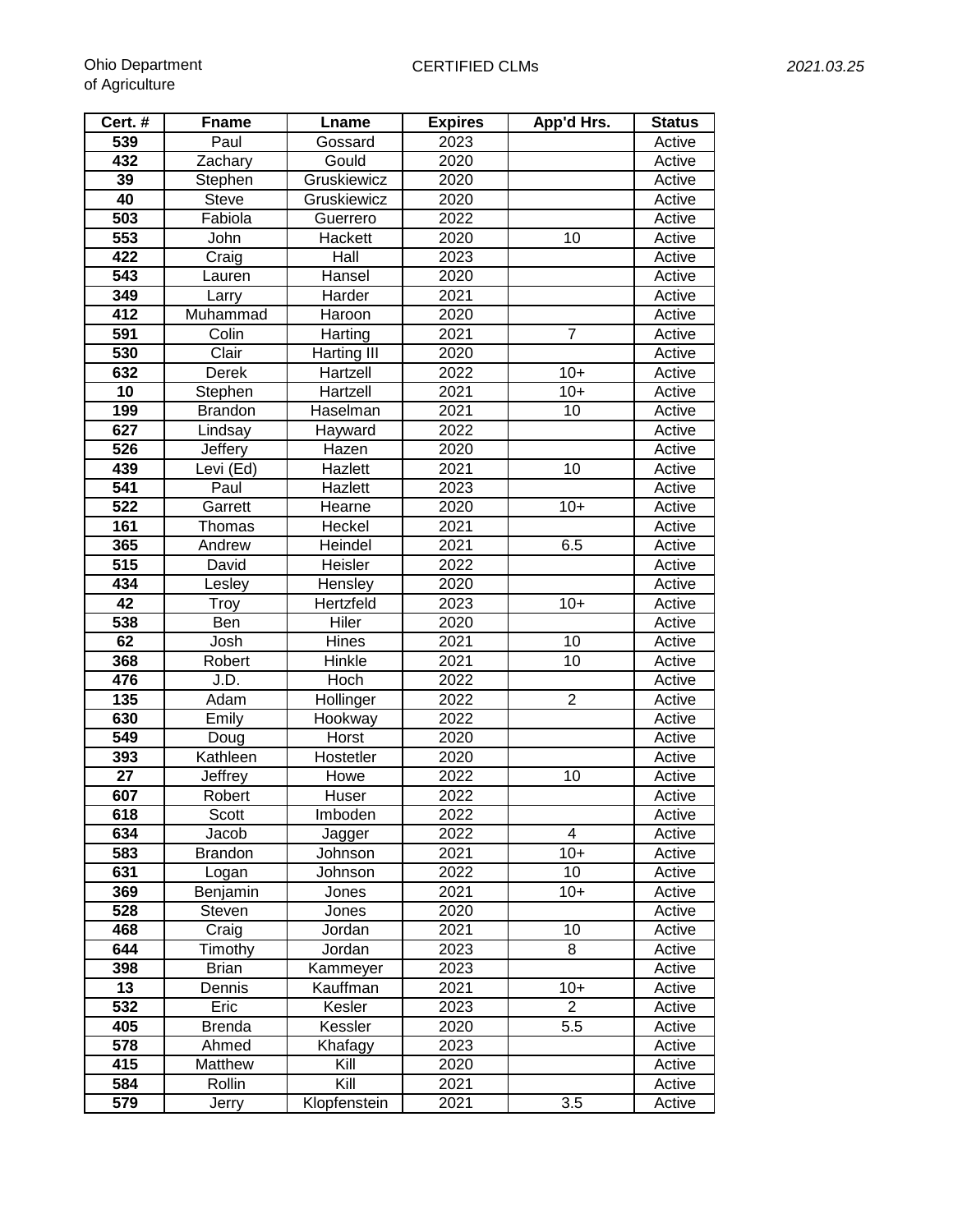| Cert. #          | <b>Fname</b> | Lname           | <b>Expires</b> | App'd Hrs.       | <b>Status</b>  |
|------------------|--------------|-----------------|----------------|------------------|----------------|
| 575              | <b>Tyler</b> | Knapke          | 2023           |                  | Active         |
| 16               | William      | Knapke          | 2022           | 6.5              | Active         |
| 571              | Calib        | Kochel          | 2023           |                  | Active         |
| 645              | Michael      | Kramer          | 2023           |                  | Active         |
| 427              | Carl         | Krueger         | 2023           | $10+$            | Active         |
| 193              | Donald       | Kuether         | 2022           | $10+$            | Active         |
| 585              | Jerrod       | Lance           | 2021           |                  | Active         |
| 458              | Kyle         | Lengacher       | 2021           |                  | Active         |
| 646              | Neal         | Lengacher       | 2023           |                  | Active         |
| 335              | Sheryl       | Logue           | 2021           | $10+$            | Active         |
| 454              | Joe          | Lucas           | 2021           | $\overline{5.5}$ | Active         |
| 574              | Walter       | Manders         | 2020           | 10               | Active         |
| 401              | <b>Brad</b>  | Mattix          | 2020           | 10               | Active         |
| 599              | Shae         | Mattix          | 2021           | 10               | Active         |
| 594              | Carolynn     | <b>McCarty</b>  | 2021           | 10               | Active         |
| 595              | Abigail      | Mcclaine        | 2021           |                  | Active         |
| 547              | Tara         | McCoy           | 2020           |                  | Active         |
| 477              | Guy          | McCurdy         | 2019           | 10               | <b>Expired</b> |
| 614              | Jake         | McCurdy         | 2022           |                  | Active         |
| 542              | C. Randall   | Metzger         | 2020           |                  | Active         |
| 510              | Jeffrey      | Meyer           | 2022           |                  | Active         |
| 353              | Scott        | Michalak        | 2021           | 4                | Active         |
| $\overline{117}$ | Greg         | Miller          | 2022           | $\overline{2}$   | Active         |
| 609              | Nathan       | Miller          | 2022           |                  | Active         |
| $\overline{577}$ | Jonathan     | Moreland        | 2023           |                  | Active         |
| 344              | Neil         | Moser           | 2021           | $\overline{2}$   | Active         |
| 424              | Larry        | Mouser          | 2022           |                  | Active         |
| 423              | Robb         | Mouser          | 2022           |                  | Active         |
| 648              | Todd         | Musser          | 2023           |                  | Active         |
| 138              | David        | Neef            | 2020           | 10               | Active         |
| 420              | Lee          | Newcomer        | 2023           |                  | Active         |
| 425              | Nathan       | Newcomer        | 2023           |                  | Active         |
| 524              | Matt         | Nieport         | 2023           |                  | Active         |
| 649              | Garrett      | Nigh            | 2023           |                  | Active         |
| 586              | Ryan         | <b>Norrs</b>    | 2021           |                  | Active         |
| 552              | Eddie        | O'Donnell       | 2023           | $10+$            | Active         |
| 612              | Dale Adam    | Overly          | 2022           | 10               | Active         |
| 497              | Cody         | Overman         | 2022           |                  | Active         |
| 203              | Jeffrey      | Parker          | 2022           |                  | Active         |
| 128              | Matt         | Parrish         | 2022           |                  | Active         |
| 534              | Jesse        | Peden           | 2020           |                  | Active         |
| 650              | Chris        | Pellegrino      | 2023           |                  | Active         |
| 616              | <b>Brock</b> | Peters          | 2022           | 7.5              | Active         |
| 560              | Paige        | Petersen        | 2023           | $\overline{2}$   | Active         |
| 516              | Ben          | <b>Pitstick</b> | 2022           |                  | Active         |
| 570              | Frans        | Ploegmakers     | 2020           |                  | Active         |
| 141              | James        | Pond            | 2023           |                  | Active         |
| 651              | Jacob        | Pondage         | 2023           |                  | Active         |
| 154              | Larry        | Pope            | 2020           |                  | Active         |
| 652              | Jason        | Post            | 2023           |                  | Active         |
| 598              | Craig        | Pothast         | 2021           | 10               | Active         |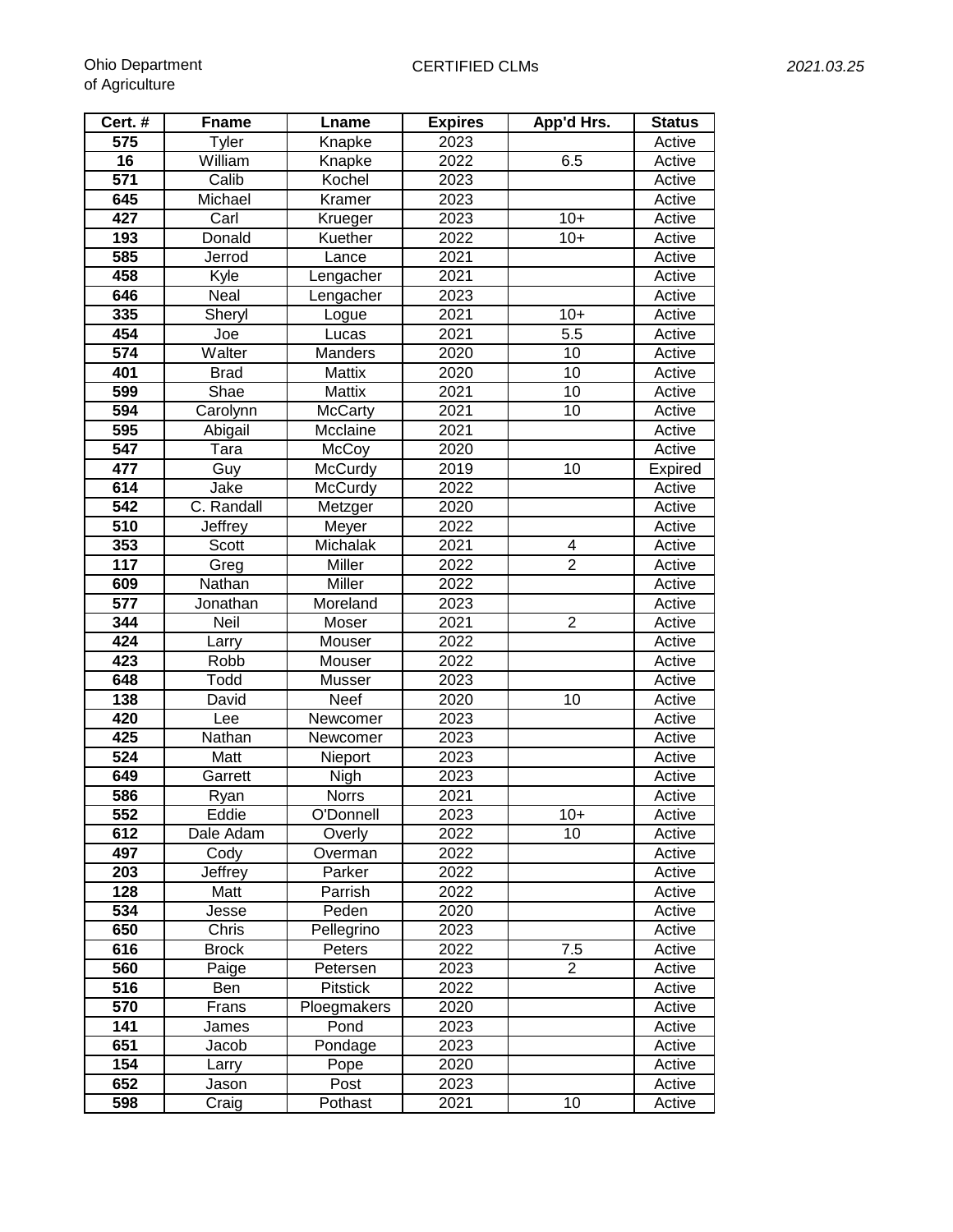| Cert.#           | <b>Fname</b>   | Lname                       | <b>Expires</b> | App'd Hrs.      | <b>Status</b> |
|------------------|----------------|-----------------------------|----------------|-----------------|---------------|
| 597              | Luke           | Pothast                     | 2021           | 10              | Active        |
| 661              | Jessica        | Rangel                      | 2024           |                 | Active        |
| 363              | Jack           | Recker                      | 2023           | $10+$           | Active        |
| 35               | Chris          | Rindler                     | 2024           |                 | Active        |
| 400              | George         | Roby                        | 2020           |                 | Active        |
| 466              | Chris          | Roe                         | 2021           | 7.5             | Active        |
| 162              | Larry          | Ropp                        | 2022           |                 | Active        |
| 105              | Philip         | Ross                        | 2022           |                 | Active        |
| 445              | <b>Bruce</b>   | Rosswurm                    | 2021           | $10+$           | Active        |
| 653              | Kenneth        | Ryneer                      | 2023           |                 | Active        |
| 623              | <b>Nick</b>    | Sallas                      | 2022           |                 | Active        |
| 561              | Linoshka       | Santana                     | 2023           | 4               | Active        |
| 391              | Daniel         | Schaurer                    | 2020           | $\overline{10}$ | Active        |
| 392              | Keith          | Schaurer                    | 2020           | 10              | Active        |
| 436              | Evan           | Schlatter                   | 2020           | 3               | Active        |
| 593              | Jay            | Schmidt                     | 2021           | 1.5             | Active        |
| 521              | Ryan           | Schubert                    | 2023           | 4               | Active        |
| 565              | Mark           | Schulte                     | 2020           | 3.5             | Active        |
| 134              | Phillip        | Sease                       | 2023           |                 | Active        |
| 481              | Eldon          | Sell                        | 2022           | $10+$           | Active        |
| 626              | Katherine      | Shauger                     | 2022           | $10+$           | Active        |
| 587              | David          | Shoup                       | 2021           |                 | Active        |
| 354              | Andrew         | Shuster                     | 2021           | $\overline{10}$ | Active        |
| 617              | Adam           | Siefker                     | 2022           |                 | Active        |
| 406              | Luke           | Simon                       | 2020           |                 | Active        |
| 567              | Shane          | <b>Simons</b>               | 2023           | $\overline{2}$  | Active        |
| 568              | <b>Travis</b>  | Simons                      | 2023           | $\overline{2}$  | Active        |
| 562              | Ashley         | Singh                       | 2023           | 4               | Active        |
| $\overline{621}$ | Gregory        | Singh                       | 2022           |                 | Active        |
| 489              | Caleb          | Sink                        | 2022           | 10              | Active        |
| 556              | Jeremy         | Slack                       | 2020           |                 | Active        |
| 408              | Clarence       | Sonnenberg                  | 2023           | $\overline{2}$  | Active        |
| $\overline{1}27$ | Jeffrey        | Spangler                    | 2022           |                 | Active        |
| 172              | Mark           | Spangler                    | 2021           | $10+$           | Active        |
| 611              | Jason          | Sperry                      | 2022           | 3.5             | Active        |
| 358              | Jeremy         | Steffan                     | 2021           | $10+$           | Active        |
| 214              | Christiaan     | Straathof                   | 2022           |                 | Active        |
| 654              | Alex           | <b>Straley</b>              | 2023           | 4               | Active        |
| 660              | Daniel         | <b>Straley</b>              | 2023           | 4               | Active        |
| 606              | Chase          | Stuckey                     | 2022           | $\overline{7}$  | Active        |
| 45               | Kevin          | Stuckey                     | 2021           | $\overline{5}$  | Active        |
| 613              | Caleb          | Swisher                     | 2022           | 10              | Active        |
| 403              | Timothy        | Swisher                     | 2020           | 10              | Active        |
| 74               | Dave           | Talbott                     | 2021           | 1.5             | Active        |
| 563<br>564       | Christopher    | Tanner                      | 2020           |                 | Active        |
|                  | Jordan         | Tong                        | 2020           |                 | Active        |
| 520              | <b>Travis</b>  | Townsend                    | 2020           | 10              | Active        |
| 588              | <b>Brian</b>   | <b>Usery</b><br>Van Deurzen | 2021           |                 | Active        |
| 131<br>158       | Walter<br>Mark |                             | 2020           | 10              | Active        |
|                  |                | Van Ham                     | 2020           |                 | Active        |
| 448              | Ted            | Van Raay                    | 2021           | $\overline{2}$  | Active        |